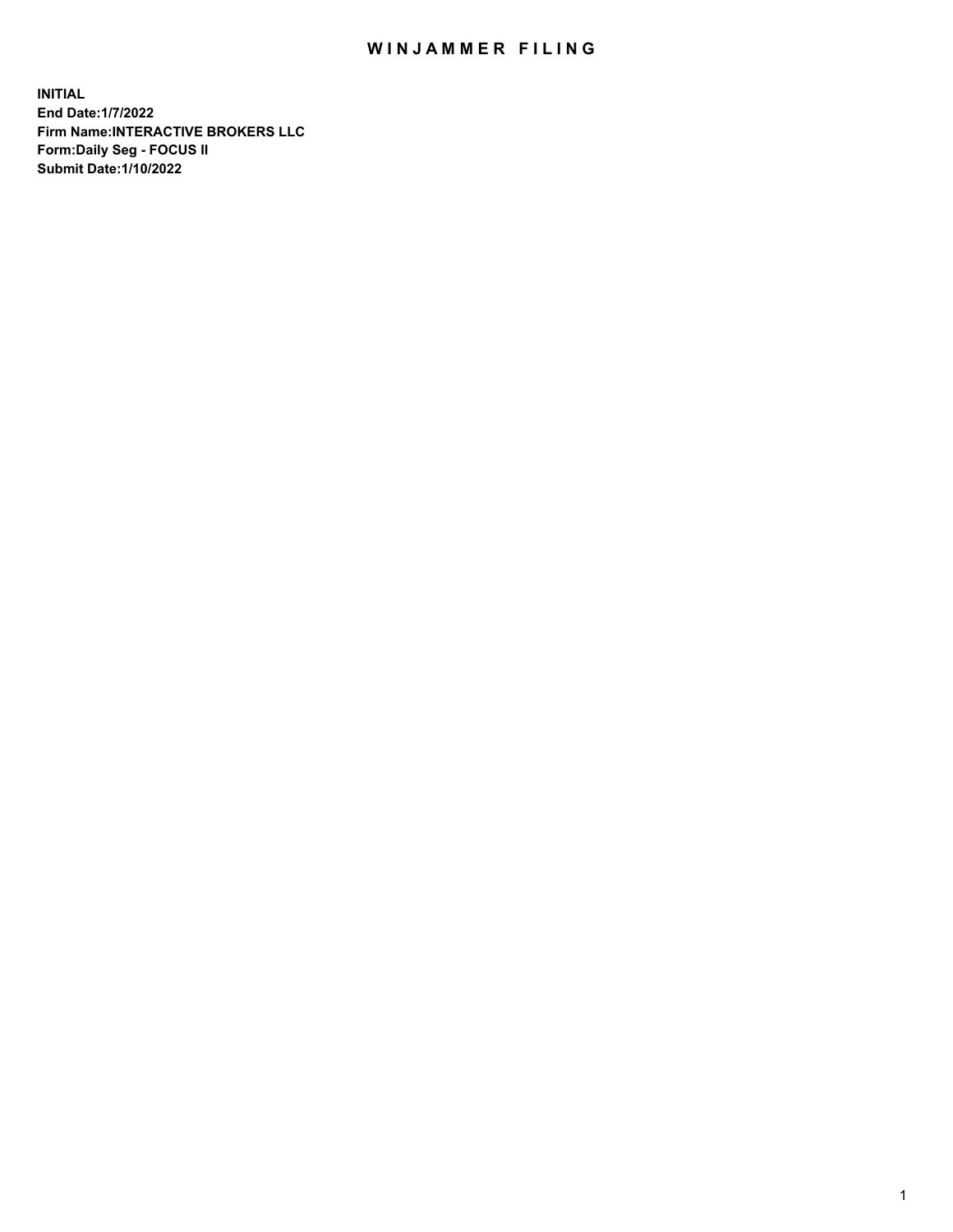**INITIAL End Date:1/7/2022 Firm Name:INTERACTIVE BROKERS LLC Form:Daily Seg - FOCUS II Submit Date:1/10/2022 Daily Segregation - Cover Page**

| Name of Company                                                                                                                                                                                                                                                                                                                | <b>INTERACTIVE BROKERS LLC</b>                                                                 |
|--------------------------------------------------------------------------------------------------------------------------------------------------------------------------------------------------------------------------------------------------------------------------------------------------------------------------------|------------------------------------------------------------------------------------------------|
| <b>Contact Name</b>                                                                                                                                                                                                                                                                                                            | <b>James Menicucci</b>                                                                         |
| <b>Contact Phone Number</b>                                                                                                                                                                                                                                                                                                    | 203-618-8085                                                                                   |
| <b>Contact Email Address</b>                                                                                                                                                                                                                                                                                                   | jmenicucci@interactivebrokers.c<br>om                                                          |
| FCM's Customer Segregated Funds Residual Interest Target (choose one):<br>a. Minimum dollar amount: ; or<br>b. Minimum percentage of customer segregated funds required:% ; or<br>c. Dollar amount range between: and; or<br>d. Percentage range of customer segregated funds required between:% and%.                         | $\overline{\mathbf{0}}$<br>$\overline{\mathbf{0}}$<br>155,000,000 245,000,000<br>00            |
| FCM's Customer Secured Amount Funds Residual Interest Target (choose one):<br>a. Minimum dollar amount: ; or<br>b. Minimum percentage of customer secured funds required:% ; or<br>c. Dollar amount range between: and; or<br>d. Percentage range of customer secured funds required between:% and%.                           | $\overline{\mathbf{0}}$<br>$\overline{\mathbf{0}}$<br>80,000,000 120,000,000<br>0 <sub>0</sub> |
| FCM's Cleared Swaps Customer Collateral Residual Interest Target (choose one):<br>a. Minimum dollar amount: ; or<br>b. Minimum percentage of cleared swaps customer collateral required:% ; or<br>c. Dollar amount range between: and; or<br>d. Percentage range of cleared swaps customer collateral required between:% and%. | $\overline{\mathbf{0}}$<br><u>0</u><br>0 <sub>0</sub><br>0 <sub>0</sub>                        |

Attach supporting documents CH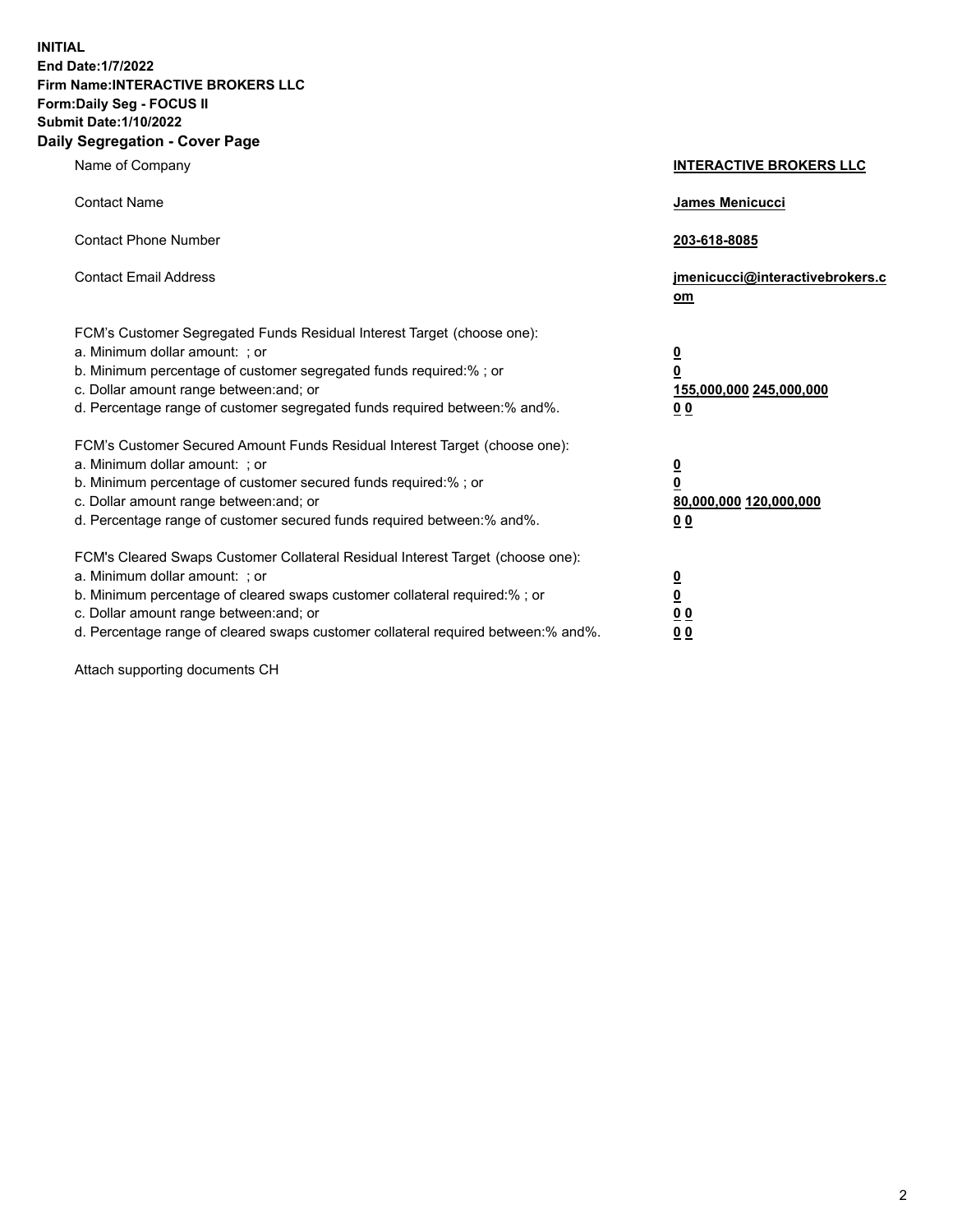**INITIAL End Date:1/7/2022 Firm Name:INTERACTIVE BROKERS LLC Form:Daily Seg - FOCUS II Submit Date:1/10/2022 Daily Segregation - Secured Amounts**

|     | Dany Jegregation - Jecureu Aniounts                                                         |                                  |
|-----|---------------------------------------------------------------------------------------------|----------------------------------|
|     | Foreign Futures and Foreign Options Secured Amounts                                         |                                  |
|     | Amount required to be set aside pursuant to law, rule or regulation of a foreign            | $0$ [7305]                       |
|     | government or a rule of a self-regulatory organization authorized thereunder                |                                  |
| 1.  | Net ledger balance - Foreign Futures and Foreign Option Trading - All Customers             |                                  |
|     | A. Cash                                                                                     | $-675,635,301$ [7315]            |
|     | B. Securities (at market)                                                                   | $0$ [7317]                       |
| 2.  | Net unrealized profit (loss) in open futures contracts traded on a foreign board of trade   | 1,160,779,866 [7325]             |
| 3.  | Exchange traded options                                                                     |                                  |
|     | a. Market value of open option contracts purchased on a foreign board of trade              | 119,941 [7335]                   |
|     | b. Market value of open contracts granted (sold) on a foreign board of trade                | $-9,222$ [7337]                  |
| 4.  | Net equity (deficit) (add lines 1. 2. and 3.)                                               | 485,255,284 [7345]               |
| 5.  | Account liquidating to a deficit and account with a debit balances - gross amount           | 3,532 [7351]                     |
|     | Less: amount offset by customer owned securities                                            | 0 [7352] 3,532 [7354]            |
| 6.  | Amount required to be set aside as the secured amount - Net Liquidating Equity              | 485,258,816 [7355]               |
|     | Method (add lines 4 and 5)                                                                  |                                  |
| 7.  | Greater of amount required to be set aside pursuant to foreign jurisdiction (above) or line | 485,258,816 [7360]               |
|     | 6.                                                                                          |                                  |
|     | FUNDS DEPOSITED IN SEPARATE REGULATION 30.7 ACCOUNTS                                        |                                  |
| 1.  | Cash in banks                                                                               |                                  |
|     | A. Banks located in the United States                                                       | 72,960,688 [7500]                |
|     | B. Other banks qualified under Regulation 30.7                                              | 0 [7520] 72,960,688 [7530]       |
| 2.  | Securities                                                                                  |                                  |
|     | A. In safekeeping with banks located in the United States                                   | 299,872,500 [7540]               |
|     | B. In safekeeping with other banks qualified under Regulation 30.7                          | 0 [7560] 299,872,500 [7570]      |
| 3.  | Equities with registered futures commission merchants                                       |                                  |
|     | A. Cash                                                                                     | $0$ [7580]                       |
|     | <b>B.</b> Securities                                                                        | $0$ [7590]                       |
|     | C. Unrealized gain (loss) on open futures contracts                                         | $0$ [7600]                       |
|     | D. Value of long option contracts                                                           | $0$ [7610]                       |
|     | E. Value of short option contracts                                                          | 0 [7615] 0 [7620]                |
| 4.  | Amounts held by clearing organizations of foreign boards of trade                           |                                  |
|     | A. Cash                                                                                     | $0$ [7640]                       |
|     | <b>B.</b> Securities                                                                        | $0$ [7650]                       |
|     | C. Amount due to (from) clearing organization - daily variation                             | $0$ [7660]                       |
|     | D. Value of long option contracts                                                           | $0$ [7670]                       |
|     | E. Value of short option contracts                                                          | 0 [7675] 0 [7680]                |
| 5.  | Amounts held by members of foreign boards of trade                                          |                                  |
|     | A. Cash                                                                                     | -922,217,533 [7700]              |
|     | <b>B.</b> Securities                                                                        | $0$ [7710]                       |
|     | C. Unrealized gain (loss) on open futures contracts                                         | 1,156,626,910 [7720]             |
|     | D. Value of long option contracts                                                           | 119,941 [7730]                   |
|     | E. Value of short option contracts                                                          | -9,222 [7735] 234,520,096 [7740] |
| 6.  | Amounts with other depositories designated by a foreign board of trade                      | 0 [7760]                         |
| 7.  | Segregated funds on hand                                                                    | $0$ [7765]                       |
| 8.  | Total funds in separate section 30.7 accounts                                               | 607,353,284 [7770]               |
| 9.  | Excess (deficiency) Set Aside for Secured Amount (subtract line 7 Secured Statement         | 122,094,468 [7380]               |
|     | Page 1 from Line 8)                                                                         |                                  |
| 10. | Management Target Amount for Excess funds in separate section 30.7 accounts                 | 80,000,000 [7780]                |
| 11. | Excess (deficiency) funds in separate 30.7 accounts over (under) Management Target          | 42,094,468 [7785]                |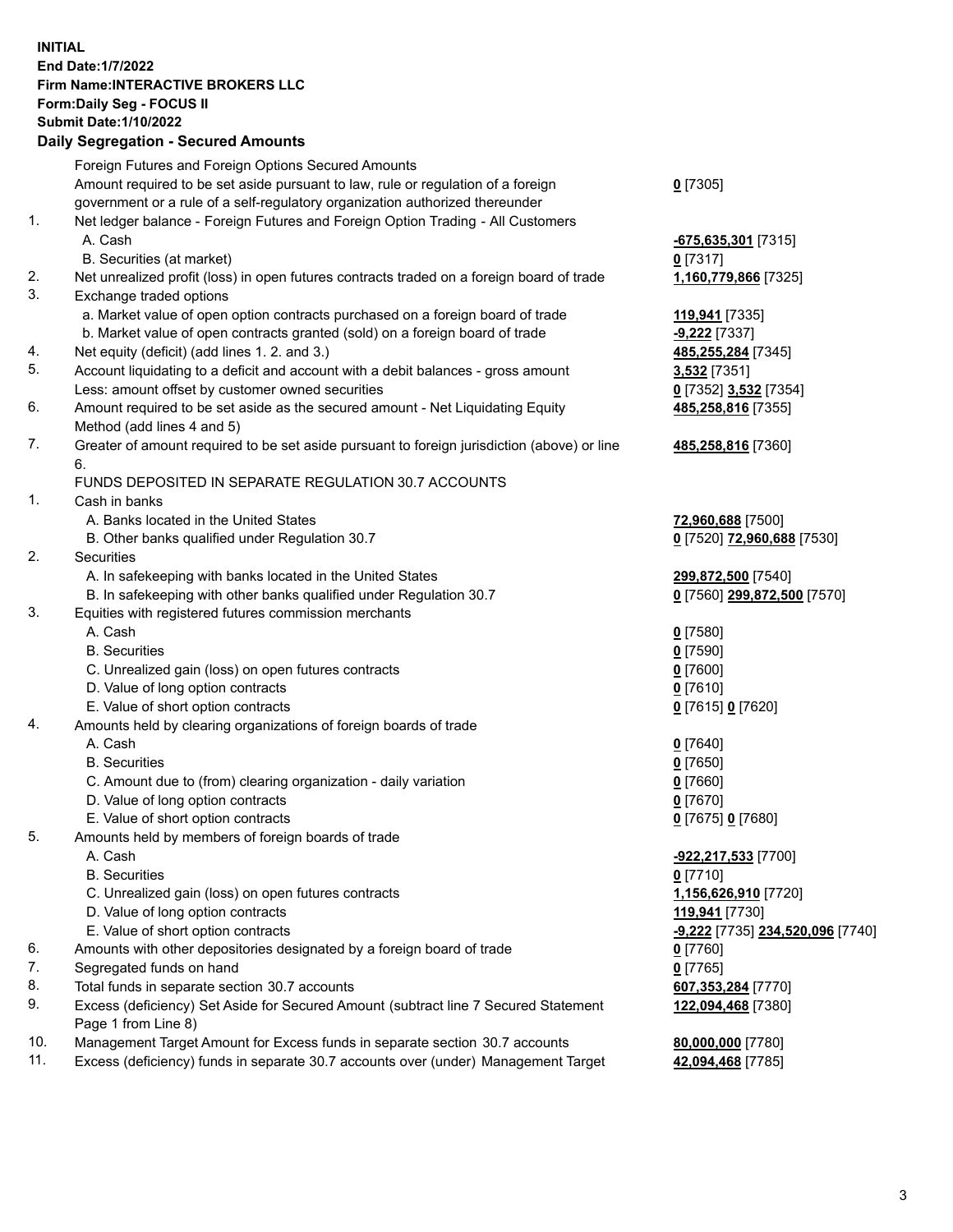**INITIAL End Date:1/7/2022 Firm Name:INTERACTIVE BROKERS LLC Form:Daily Seg - FOCUS II Submit Date:1/10/2022 Daily Segregation - Segregation Statement** SEGREGATION REQUIREMENTS(Section 4d(2) of the CEAct) 1. Net ledger balance A. Cash **7,581,595,682** [7010] B. Securities (at market) **0** [7020] 2. Net unrealized profit (loss) in open futures contracts traded on a contract market **141,792,651** [7030] 3. Exchange traded options A. Add market value of open option contracts purchased on a contract market **557,615,450** [7032] B. Deduct market value of open option contracts granted (sold) on a contract market **-485,996,640** [7033] 4. Net equity (deficit) (add lines 1, 2 and 3) **7,795,007,143** [7040] 5. Accounts liquidating to a deficit and accounts with debit balances - gross amount **1,040,939** [7045] Less: amount offset by customer securities **0** [7047] **1,040,939** [7050] 6. Amount required to be segregated (add lines 4 and 5) **7,796,048,082** [7060] FUNDS IN SEGREGATED ACCOUNTS 7. Deposited in segregated funds bank accounts A. Cash **1,047,067,358** [7070] B. Securities representing investments of customers' funds (at market) **4,576,734,270** [7080] C. Securities held for particular customers or option customers in lieu of cash (at market) **0** [7090] 8. Margins on deposit with derivatives clearing organizations of contract markets A. Cash **1,987,232,938** [7100] B. Securities representing investments of customers' funds (at market) **342,096,166** [7110] C. Securities held for particular customers or option customers in lieu of cash (at market) **0** [7120] 9. Net settlement from (to) derivatives clearing organizations of contract markets **-1,040,804** [7130] 10. Exchange traded options A. Value of open long option contracts **557,615,450** [7132] B. Value of open short option contracts **-485,996,640** [7133] 11. Net equities with other FCMs A. Net liquidating equity **0** [7140] B. Securities representing investments of customers' funds (at market) **0** [7160] C. Securities held for particular customers or option customers in lieu of cash (at market) **0** [7170] 12. Segregated funds on hand **0** [7150] 13. Total amount in segregation (add lines 7 through 12) **8,023,708,738** [7180] 14. Excess (deficiency) funds in segregation (subtract line 6 from line 13) **227,660,656** [7190] 15. Management Target Amount for Excess funds in segregation **155,000,000** [7194] **72,660,656** [7198]

16. Excess (deficiency) funds in segregation over (under) Management Target Amount Excess